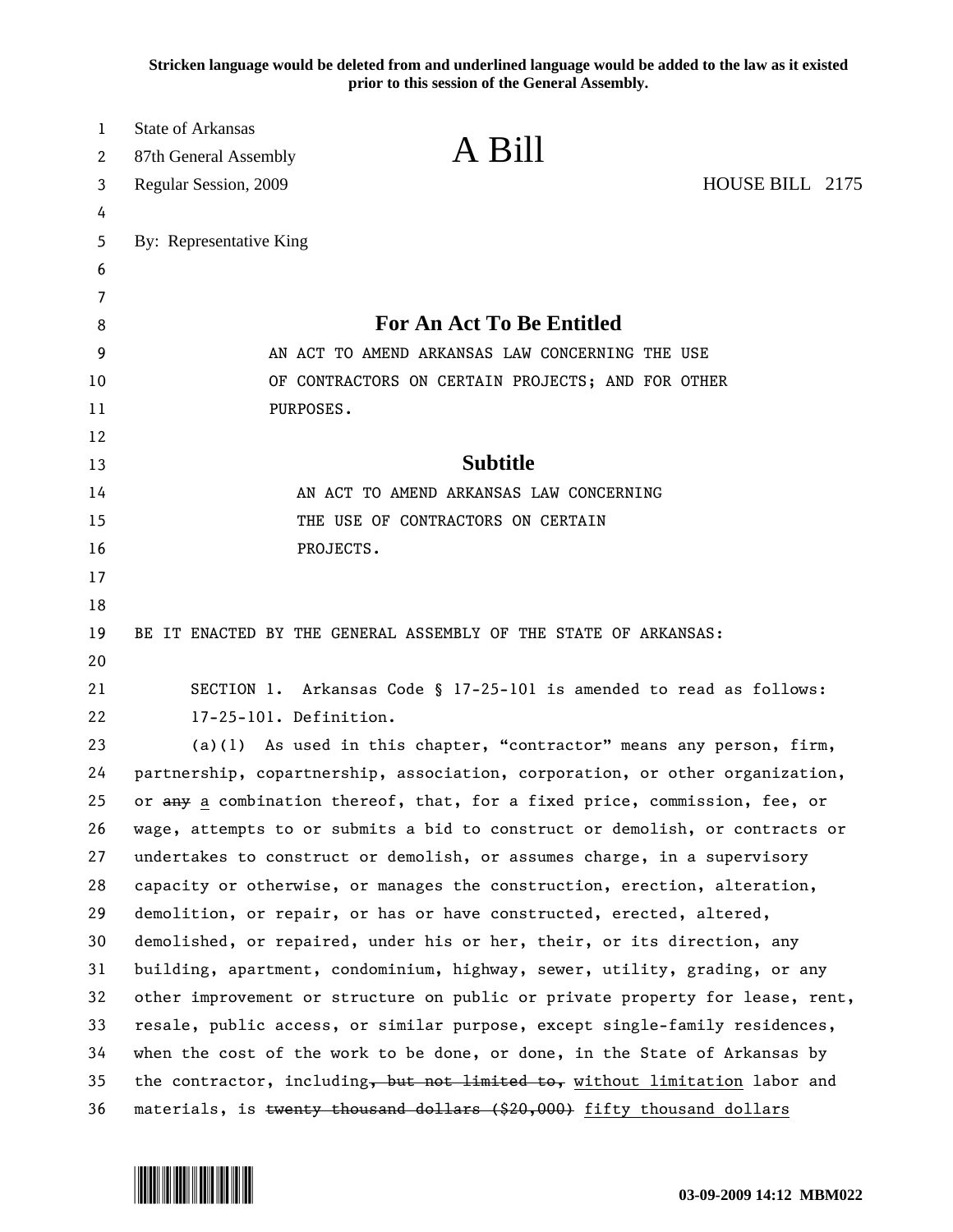**HB2175** 

1 (\$50,000) or more.

2 (2) However, when a person or an entity acts as a contractor in 3 the construction, erection, alteration, demolition, or repair of his or her 4 own or its own property, such the action shall not result in the person or 5 entity being required to obtain a license, but the person or entity shall 6 comply with all other provisions of this subchapter.

7 (b) However, the twenty-thousand-dollar fifty-thousand dollar 8 exception shall not apply to any a project of construction in which any of 9 the construction work necessary to complete the project, except any in-10 progress change orders, is divided into separate contracts of amounts less 11 than twenty thousand dollars (\$20,000) fifty thousand dollars (\$50,000), a 12 purpose being to circumvent the provisions of this chapter.

13 (c) It is the intention of this definition to include all 14 improvements, demolition, or structures, excepting only single-family 15 residences.

16 (d)(1) Materials purchased by a prime contractor from a third party 17 shall not be considered as part of the subcontractor's project if the prime 18 contractor has the proper classification listed on a current contractor's 19 license for the work being performed by the subcontractor.

20 (2) Materials purchased by a person or an entity acting as a 21 contractor in the construction, erection, alteration, or repair of his or her 22 own or its own property from a third party shall not be considered as a part 23 of the subcontractor's project, provided that the subcontract is for wood 24 framing, shingle roofing, painting, floor covering, or concrete labor. 25

26 SECTION 2. Arkansas Code § 17-25-103(a)(1)(A), concerning penalties 27 for violating Arkansas contractor laws, is amended to read as follows:

28 (1)(A) For a fixed price, commission, fee, or wage attempts to 29 or submits a bid or bids to construct or demolish or contracts to construct 30 or demolish, or undertakes to construct or demolish, or assumes charge in a 31 supervisory capacity or otherwise, or manages the construction, erection, 32 alteration, demolition, or repair of, or has constructed, erected, altered, 33 demolished, or repaired, under his or her or its direction, any building, 34 apartment, condominium, highway, sewer, utility, grading, or any other 35 improvement or structure, when the cost of the work to be done, or done, in 36 the State of Arkansas by the contractor, including, but not limited to,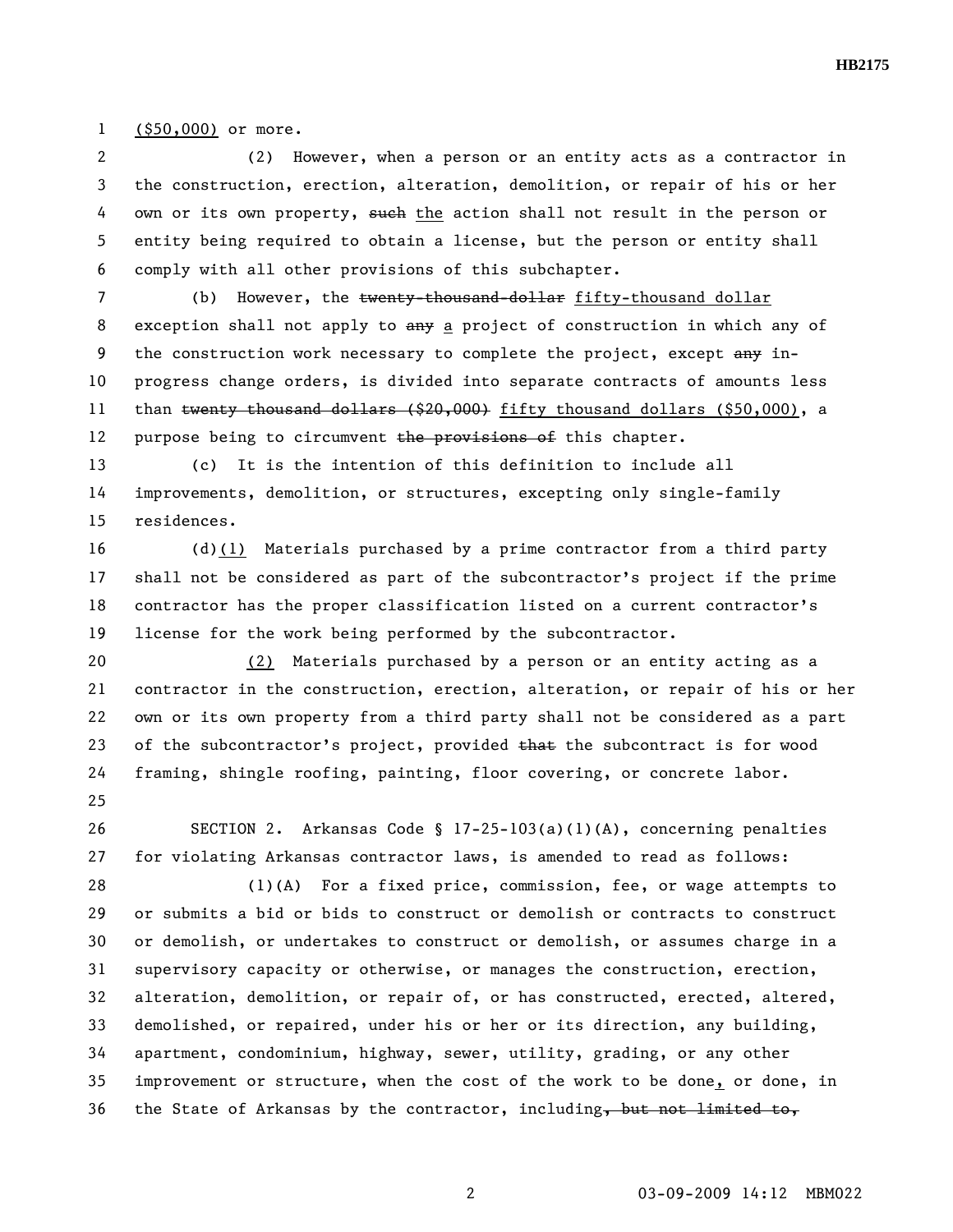**HB2175** 

1 without limitation labor and materials, is twenty thousand dollars (\$20,000) 2 fifty thousand dollars (\$50,000) or more, without first having procured a 3 license with the proper classification to engage in the business of 4 contracting in this state.

5

6 SECTION 3. Arkansas Code § 17-25-301(b)(1), concerning evidence of 7 contractor licensure, is amended to read as follows:

8 (b)(1) Upon On making application to the building inspector or other 9 authority of any incorporated city or town in Arkansas charged with the duty 10 of issuing building or other permits for the construction of any building, 11 apartment, condominium, utility, highway, sewer, grading, or any other 12 improvement or structure, when the cost of the work to be done by the 13 contractor, but not limited to including without limitation labor and 14 materials, is twenty thousand dollars (\$20,000) fifty thousand dollars 15 (\$50,000) or more, any a person, firm, or corporation, before being entitled 16 to the issuance of such permits, shall furnish satisfactory proof to the 17 inspector or authority that he or she is  $du\text{+}y$  licensed under the terms of 18 this chapter.

19

20 SECTION 4. Arkansas Code § 17-25-401(b), concerning the definition of 21 a contractor, is amended to read as follows:

22 (b) However, when a person or entity acts as a contractor in the 23 construction, erection, alteration, or repair of his or her own or its own 24 property or of a single-family residence, or if the cost of the work to be 25 done, including, but not limited to, without limitation labor and materials, 26 is less than twenty thousand dollars (\$20,000) fifty thousand dollars 27 (\$50,000), the person or entity shall not be deemed a contractor under this 28 chapter.

29

30 SECTION 5. Arkansas Code § 17-25-502(3), concerning the definition of 31 single family residence, is amended to read as follows:

32 (3) "Single family residence" means any a project consisting of 33 one (1) but not more than four (4) units of new construction for residential 34 occupancy, when the cost of the project is twenty thousand dollars (\$20,000) 35 fifty thousand dollars (\$50,000) or more. This definition does not apply to 36 subcontractors of licensed residential building contractors or to remodeling